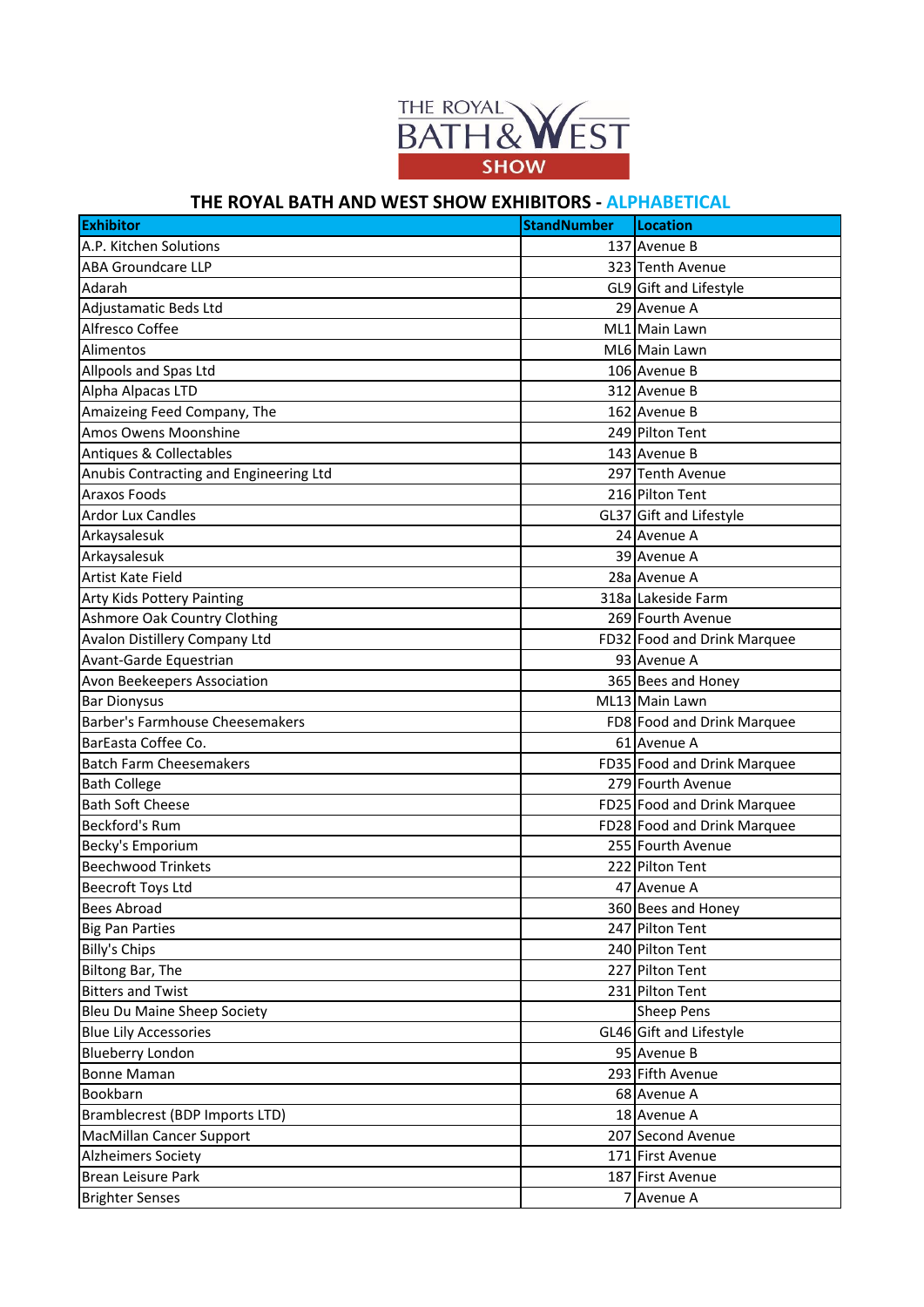| <b>Bristol Avon Catchment Market</b>              | 319a Tenth Avenue                  |
|---------------------------------------------------|------------------------------------|
| <b>Bristol Hotspring</b>                          | 152 Avenue B                       |
| <b>Bristol Woodturning</b>                        | 330 Dulverton Pavilion             |
| British Horse Society, The                        | 94 Avenue A                        |
| <b>Brothers Drinks Co Ltd</b>                     | FF5 Farmers Food Court             |
| <b>Brymore Academy</b>                            | 311 Avenue B                       |
| <b>Bumblebee Conservation Trust</b>               | 359 Bees and Honey                 |
| <b>Burrow Environmental LTD</b>                   | 175 First Avenue                   |
| Oh Yeah Box Bar                                   | HB1 Horse Box Food Court           |
| <b>Butternut Box</b>                              | 208 Second Avenue                  |
| <b>Button and Squirt</b>                          | 28b Avenue A                       |
| Cakes by Nikki                                    | FD6 Food and Drink Marquee         |
| Candle Crush Ltd                                  | 108 Avenue B                       |
| Capital Cashmere                                  | 65 Avenue A                        |
| Cash4Events Ltd                                   | 72a Eighth Avenue                  |
| Guide Dogs                                        | 83 Avenue A                        |
| <b>Breast Cancer Now</b>                          | 88 Avenue A                        |
| Charles Taylor                                    | 128 Avenue B                       |
| <b>Charlotte England Artist</b>                   | 75 Avenue A                        |
| <b>Charltons Timberstore</b>                      | 320 Tenth Avenue                   |
| Cherry Lane                                       | 125 Avenue B                       |
| <b>Cherry Tree Preserves</b>                      | 206 Second Avenue                  |
| Chilliwinter                                      | GL34 Gift and Lifestyle            |
| Chock Shop                                        | 203 Second Avenue                  |
| <b>Churros Hermanos</b>                           | ML4 Main Lawn                      |
| Churros Ole Limited                               | 230 Pilton Tent                    |
| Cider Apple Trees                                 | 381 Orchards and Cider             |
| <b>Classique Feathers</b>                         | 8 Avenue A                         |
| Claudio Lugli Shirts                              | 5 Avenue A                         |
| Coach House Cacti                                 | 374 Horticulture                   |
| Coffee Nut                                        | HB4 Horse Box Food Court           |
| Coffeenotes                                       | GL3 Gift and Lifestyle             |
| <b>Cornish Mutual</b>                             | 155 Avenue B                       |
| Cornwall Rock Gin Co LTD                          | FD5 Food and Drink Marquee         |
| Country Clothing Store Ltd, The                   | 43 Avenue A                        |
| The Country Clothing Store Ltd                    | 103 Avenue B                       |
| <b>Country Stitches</b>                           | GL1 Gift and Lifestyle             |
| <b>Crimson Peacock</b>                            | GL24 Gift and Lifestyle            |
| Cwt Gafr - Goat Shed                              | 192 First Avenue                   |
| Cyclo-Ssage Ltd                                   | 193 First Avenue                   |
| <b>D.S Accessories</b>                            | 280 Fourth Avenue                  |
| David Pearce Bee Supplies                         |                                    |
|                                                   | 361 Bees and Honey                 |
| Davies Breton Ltd t/a LayBakPak                   | 116 Avenue B                       |
| Deep Sea Resin                                    | 109 Avenue B                       |
| Della's Delights                                  | FD12 Food and Drink Marquee        |
| Devon & Cornwall Conservatory Roof Insulation Ltd | 278 Fourth Avenue                  |
| Devon Cattle Breeders Society                     | 169 - Somerset Showering Pavillion |
| Devon Rum Co                                      | 218 Pilton Tent                    |
| Dillygoggs                                        | 78 Avenue A                        |
| Dogs Trust                                        | 172 First Avenue                   |
| <b>Dorset Garage Doors</b>                        | 210 Second Avenue                  |
| Dot and Doug                                      | 131 Avenue B                       |
| Dunraven Windows                                  | 99 Avenue B                        |
| <b>Eden Crafts</b>                                | 105 Avenue B                       |
| Ei8hteen Gin Ltd                                  | 204 Second Avenue                  |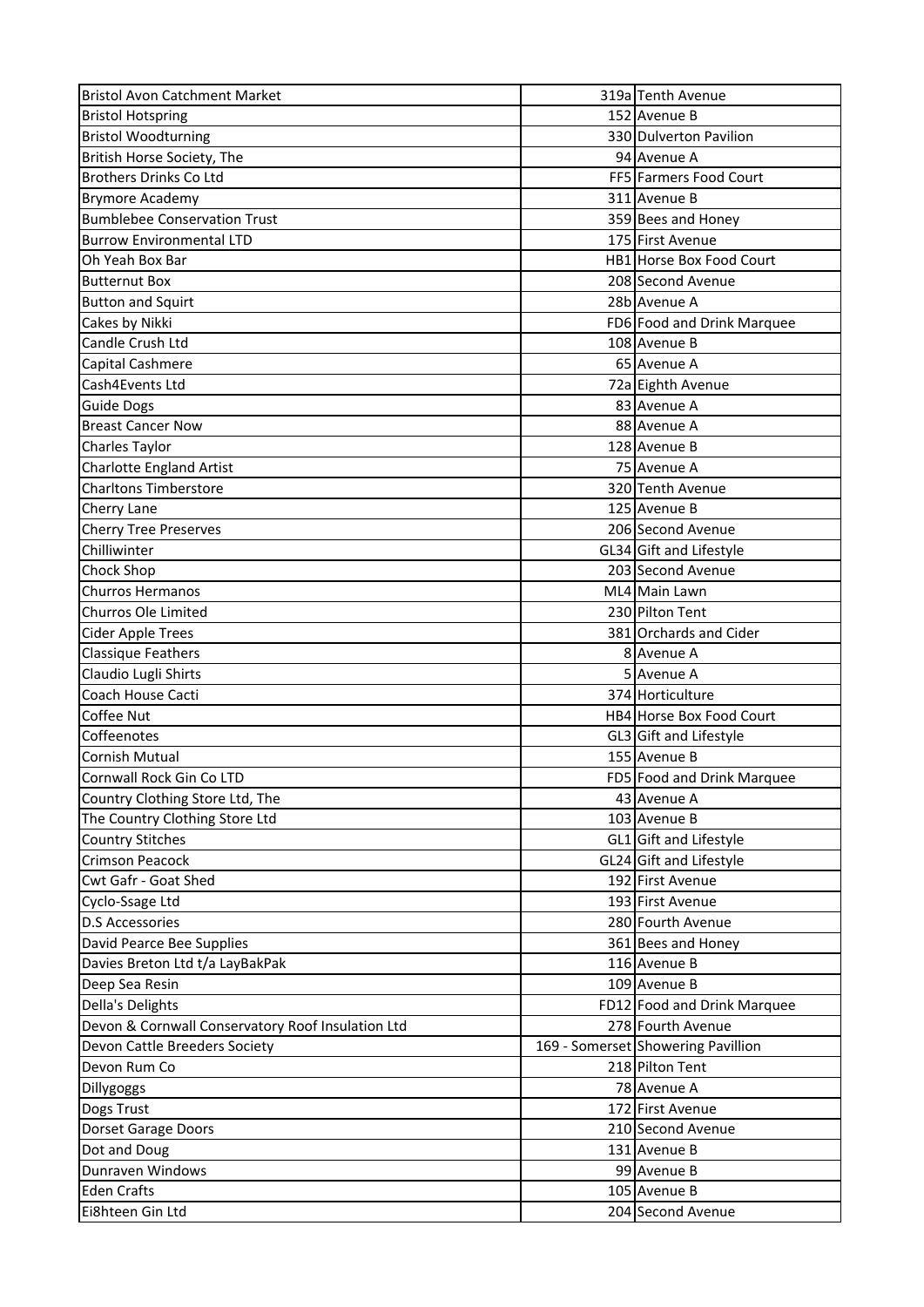| Electric Bike Shop, The                         | 23 Avenue A                            |
|-------------------------------------------------|----------------------------------------|
| <b>Electric Wheels Ltd</b>                      | 326 Tenth Avenue                       |
| Elm and Grey Limited                            | 119a Avenue B                          |
| Emelda Grace                                    | 67 Avenue A                            |
| Emma Darlington Ltd                             | GL47 Gift and Lifestyle                |
| <b>Epic Paintball Events</b>                    | 13 Avenue A                            |
| Eric Spencer Ltd                                | 4 Avenue A                             |
| Exglo UK                                        | 89 Avenue A                            |
| Farm to Fork Catering                           | 368 Vintage Vehicles                   |
| Farm to Fork Catering                           | 369 Green Gate                         |
| Farmers Friend. G.Phillips & Sons Ltd           | 2 Avenue A                             |
| <b>Farming Community Network</b>                | 168 Cattle Judging Rings               |
| FBS Flues and Chimneys Ltd.                     | 268 Fourth Avenue                      |
| <b>Feel Good CBD Products</b>                   | GL30 Gift and Lifestyle                |
| Fingal                                          | 261 Fourth Avenue                      |
| Flapjackery                                     | FD31 Food and Drink Marquee            |
| Foamroof Ltd                                    | 170 First Avenue                       |
| Forestry Commission, The                        | 321 Tenth Avenue                       |
| <b>Forever Beads</b>                            | GL28 Gift and Lifestyle                |
| Fortis Clothing Ltd                             | 3 Avenue A                             |
| <b>Foxdenton Estate Co Limited</b>              | GL29 Gift and Lifestyle                |
| Foxdenton Estate Co Limited                     | FD29 Food and Drink Marquee            |
| Foy & Co Interiors                              | 51 Avenue A                            |
| Francini's Coffee                               | 228 Pilton Tent                        |
| <b>Freddies Flowers</b>                         | GL39 Gift and Lifestyle                |
| Fudge Kitchen                                   | FD10 Food and Drink Marquee            |
| G D Troth                                       | 41 Avenue A                            |
| Gadgets                                         | 273 Fourth Avenue                      |
| Gekko Art                                       | 79 Avenue A                            |
| George Mudge & Co                               | 317 Avenue B                           |
| George Smith & Equicruiser Horseboxes           | 151 Avenue B                           |
| Georgina's Flowers                              | 76 Avenue A                            |
| Gilcombe Farm                                   | 233 Pilton Tent                        |
| <b>Girl Guiding Somerset</b>                    | ML12 Main Lawn                         |
| Gkara                                           | 81 Avenue A                            |
| <b>Glass Shed Studio</b>                        | GL14 Gift and Lifestyle                |
| <b>Glebe Fabrications</b>                       | 319 Tenth Avenue                       |
| Goats of the Gorge                              | GL21 Gift and Lifestyle                |
| Godminster Vintage                              | FD7 Food and Drink Marquee             |
| Godwin Lifestyle                                | 294 Fifth Avenue                       |
| Green Space UK                                  | 52 Avenue A                            |
| <b>Gritchie Brewing Company</b>                 | ML2 Main Lawn                          |
| <b>Guest Home and Garden</b>                    | 112 Avenue B                           |
| Gun Dog Gin                                     | FD3 Food and Drink Marquee             |
| H&Z Corporation Limited                         | GL11 Gift and Lifestyle                |
| Hammams UK                                      | 28 Avenue A                            |
| Handmade Cornish Pasties                        | FD1 Food and Drink Marquee             |
| <b>Happy Hooves Ponies</b>                      | 309 Lakeside Farm                      |
| Harry's Cider                                   | 235 Pilton Tent                        |
| <b>Hartwell Clothing</b>                        | 12 Avenue A                            |
| Haskins Furniture, Shepton Mallet               | 21 Avenue A                            |
|                                                 |                                        |
| <b>Hattingley Valley Wines</b>                  | 63 Main Ring<br>FF1 Farmers Food Court |
| <b>Hayes Catering LTD</b><br>Hayes Catering LTD | FF2 Farmers Food Court                 |
|                                                 |                                        |
| <b>Hayes Catering LTD</b>                       | FF3 Farmers Food Court                 |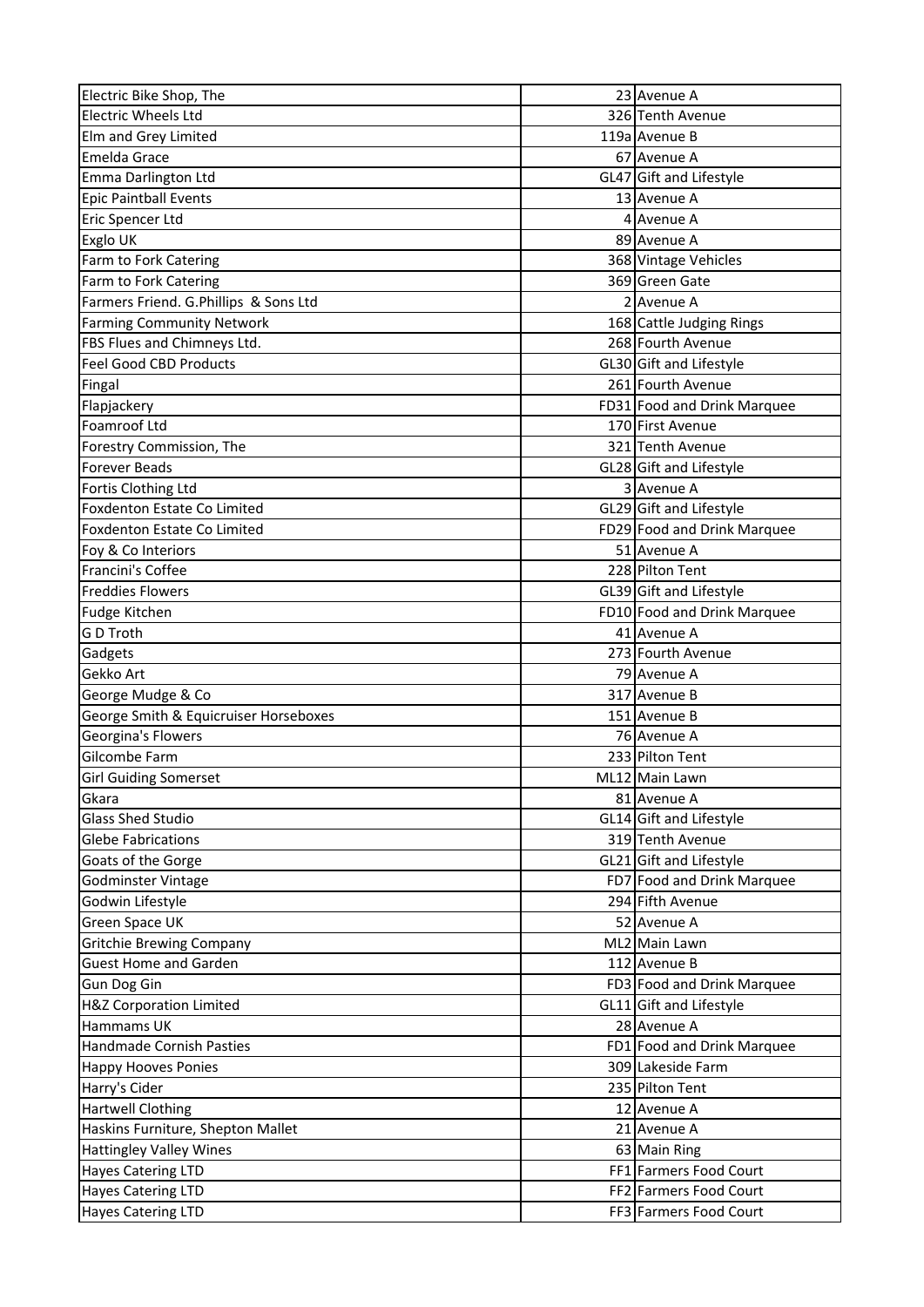| <b>Heirloom Puzzles</b>                                  | GL2 Gift and Lifestyle       |
|----------------------------------------------------------|------------------------------|
| <b>Henry Sheach</b>                                      | 159 Avenue B                 |
| Heritage Carmen Silver Jewellery                         | GL6 Gift and Lifestyle       |
| Hettie Hen Ltd                                           | FD4 Food and Drink Marquee   |
| <b>Hewitt-Cooper Carnivorous Plants</b>                  | 378 Horticulture             |
| Hidden Pizza                                             | 232 Pilton Tent              |
| <b>Hive Originals</b>                                    | 358 Bees and Honey           |
| Hive to Home                                             | GL31 Gift and Lifestyle      |
| Holidaycottages.co.uk                                    | 15 Avenue A                  |
| Home and Garden Events Ltd                               | 288 Fifth Avenue             |
| Home and Garden Events Ltd                               | GL48 Gift and Lifestyle      |
| HorseWorld Trust                                         | 316 Lakeside Farm            |
| <b>Hounds and Home</b>                                   | 122 Avenue B                 |
| Hughes Fresh Fruit Ltd                                   | 60 Avenue A                  |
| Hughes Fresh Fruit Ltd                                   | 144 Avenue B                 |
| Hughes Fresh Fruit Ltd                                   | FD9 Food and Drink Marquee   |
| <b>Hungry Pawz</b>                                       | 120a Avenue B                |
| Hunt Forest Group Ltd                                    | 59 Avenue A/Fifth Avenue     |
| Hunter's Brewery                                         | 314 Lakeside Farm            |
| Hush Hush Chefs                                          | 224 Pilton Tent              |
| I.A. Enterprises                                         | 127 Avenue B                 |
|                                                          |                              |
| icandy                                                   | GL7 Gift and Lifestyle       |
| <b>ICS Exhibitions Limited</b>                           | 285 Fourth Avenue            |
| <b>IDS Solutions Ltd</b>                                 | 324 Tenth Avenue             |
| Image Events - Milk Bars                                 | 150 Avenue B                 |
| Imagineering Fair                                        | 327 Tenth Avenue             |
| Incredible Brewing Co, The                               | FD14 Food and Drink Marquee  |
| Into Coffee                                              | 354 Woodland and Countryside |
| Irvin Confectionary                                      | 185 First Avenue             |
| <b>Irvin Confectionary</b>                               | 325 Avenue D                 |
| Isuzu (UK) Ltd                                           | 133 Avenue B                 |
| J & S Artisans                                           | 275 Avenue C                 |
| J & S Artisans                                           | FD33 Food and Drink Marquee  |
| J & T Plumes                                             | 42a Aveenue A                |
| <b>Jack Straw Baskets</b>                                | 147 Avenue B                 |
| Jakky Dorey Cattistock Country and Equine Art            | GL22 Gift and Lifestyle      |
| Neal's Yard Remedies Independent Consultant, Jane Batten | GL49 Gift and Lifestyle      |
| <b>JAYPHOTOS</b>                                         | 395 Measuring Box            |
| Jellyfish Gin                                            | GL19 Gift and Lifestyle      |
| Jim Head Decoy Ducks                                     | 329 Dulverton Pavilion       |
| Jiya Jewellery                                           | 50a Avenue A                 |
| Jolly Wild                                               | GL40 Gift and Lifestyle      |
| Jon Thorners Ltd                                         | FD18 Food and Drink Marquee  |
| Joules Ltd                                               | 1 Avenue A                   |
| Tails.com                                                | 179 First Avenue             |
| Katkin                                                   | 264 Fourth Avenue            |
| HelloFresh                                               | 259 Fourth Avenue            |
| <b>Just Pressed Cider</b>                                | 242 Pilton Tent              |
| <b>Justin Reess</b>                                      | 97 Avenue B                  |
| Katherine Partis Ltd                                     | 72 Avenue A                  |
| <b>KC Crystals</b>                                       | GL15 Gift and Lifestyle      |
| Key4Life                                                 | 215 Pilton Tent              |
| Kingsley Smythe                                          | 56 Avenue A                  |
| Knollys' Desserts                                        | FD16 Food and Drink Marquee  |
| Kola Construction                                        | 257 Fourth Avenue            |
|                                                          |                              |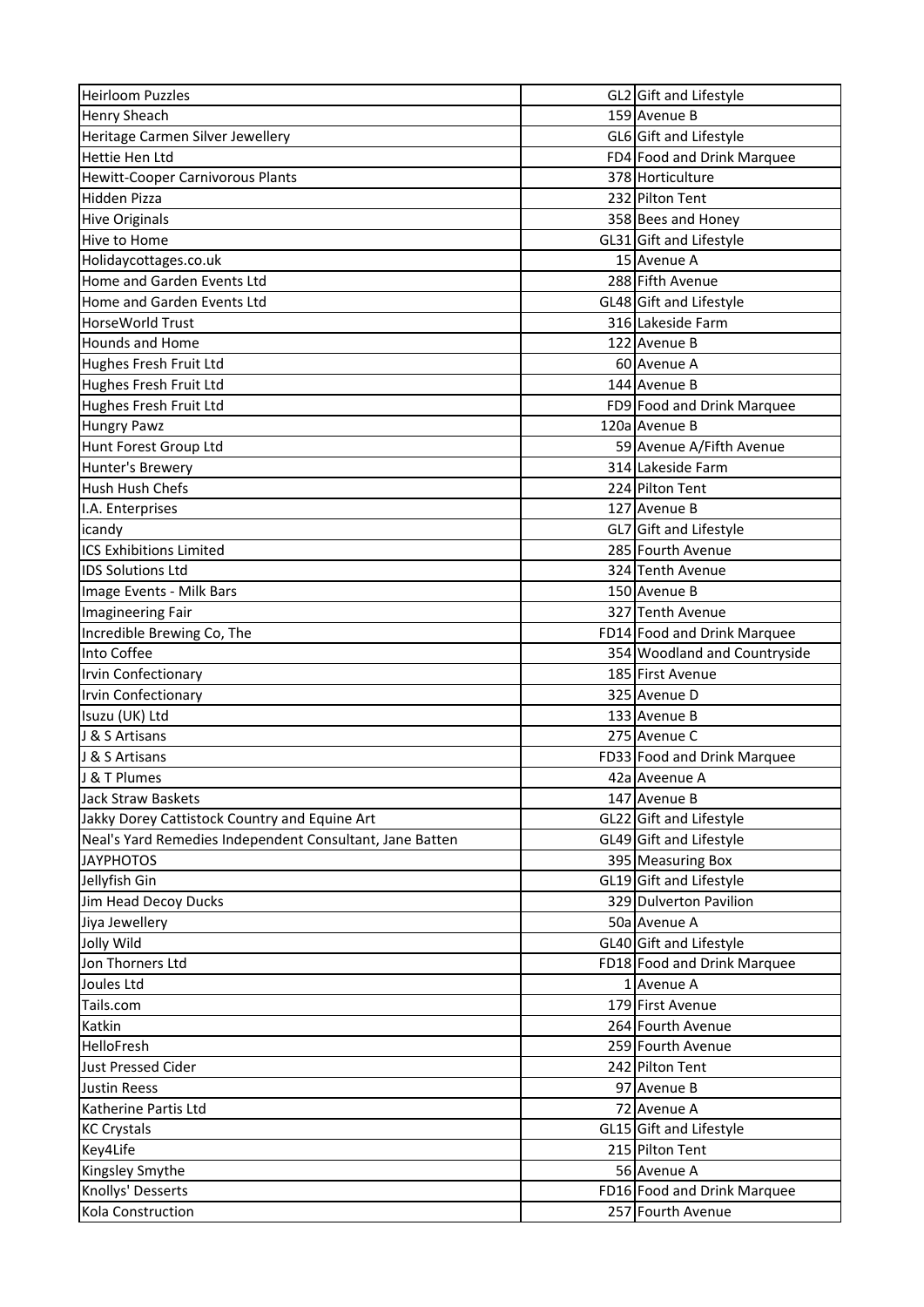| Kraabu Tree, The                                  | 142 Avenue B                  |
|---------------------------------------------------|-------------------------------|
| Land Logic Timber                                 | 347 Woodland and Countryside  |
| <b>LANX Shoes</b>                                 | 17 Avenue A                   |
| Large Crystals                                    | 253 Vintage Fairground        |
| Laurly Lou                                        | 82 Avenue A                   |
| Leather Genie                                     | 111 Avenue B                  |
| Ledarti Ltd                                       | 22 Avenue A                   |
| Leigh Park Garden Machinery                       | 197 Second Avenue             |
| Little Bundles Baby Shop                          | 14 Avenue A                   |
| Little Stylish Me                                 | 50 Avenue A                   |
| Lleyn Sheep Society                               | <b>Sheep Pens</b>             |
| Lockyer Agri Services                             | 168a Cattle Judging Rings     |
| Luxlo Spirits                                     | 248 Avenue C                  |
| Lucy's Farm                                       | 145 Avenue B                  |
| Luke England Photography                          | 69 Avenue A                   |
| Luke's Cider                                      | 242a Pilton Tent              |
| Lynne Ingram                                      | 366 Bees and Honey            |
| <b>Magic Knife</b>                                | GL44 Gife and Lifestyle       |
| Eye Level Optical                                 | 16 Avenue A                   |
| <b>Maltons Mobile Bar</b>                         | HB3 Horsebox Food Court       |
| <b>Martin Symes</b>                               | 318 Lakeside Farm             |
| Matt Belfrage                                     | 338 Woodland and Countryside  |
| Meetini Limited                                   | 245 Pilton Tent               |
| Meliberry Ltd                                     | 246 Pilton Tent               |
| Memorial Workshop, The                            | 26 Avenue A                   |
| Mendip Fireplaces (Somerset) Ltd                  | 54 Avenue A                   |
|                                                   | 158 Avenue B                  |
| <b>Mendip Signs</b><br><b>Mijoux Creations</b>    | GL13 Gift and Lifestyle       |
| <b>Mini Movie Trucks</b>                          | 194 First Avenue              |
| Minster Furniture Co Ltd                          | 287 Fifth Avenue              |
| <b>Misfit Plants</b>                              | 377 Horticulture              |
|                                                   | 181 First Avenue              |
| <b>Mobility Equipment Training Centre</b>         |                               |
| Mojo                                              | 82a Avenue A                  |
| Moonaz                                            | 102 Avenue B                  |
| MTL Group Ltd                                     | 345 Woodland and Countryside  |
| National Farmers Union & NFU Mutual               | 286 Fifth Avenue              |
| National Hedgelaying Society                      | 353a Woodland and Countryside |
| <b>National Target Sports Association</b>         | 30 Avenue A                   |
| <b>Neat Necks</b>                                 | 104 Avenue B                  |
| <b>NHS Mass Vaccination Program</b>               | 191 First Avenue              |
| Nixon Farms Pen-Min-Cae Welsh Black Beef and Lamb | ML3 Main Lawn                 |
| Nuffield Health                                   | 100 Avenue B                  |
| Oh Oils                                           | GL42 Gift and Lifestyle       |
| Olives 'N' Stuff                                  | FD26 Food and Drink Marquee   |
| Once upon a Time Textiles                         | 110 Avenue B                  |
| One Nine 58                                       | 313 Lakeside Farm             |
| One32                                             | 165 Avenue B                  |
| <b>ONK Wear</b>                                   | 42b Avenue A                  |
| Openreach                                         | 298 Tenth Avenue              |
| Out-Right Gear Ltd                                | 120 Avenue B                  |
| Pamela Shellard Ceramics                          | 357 Bees and Honey            |
| Pankhurst Gallery                                 | 146 Avenue B                  |
| Parrots and Peonies                               | GL18 Gift and Lifestyle       |
| Pellis                                            | 198 Second Avenue             |
| Pennard Pizza                                     | HB2 Horse Box Food Court      |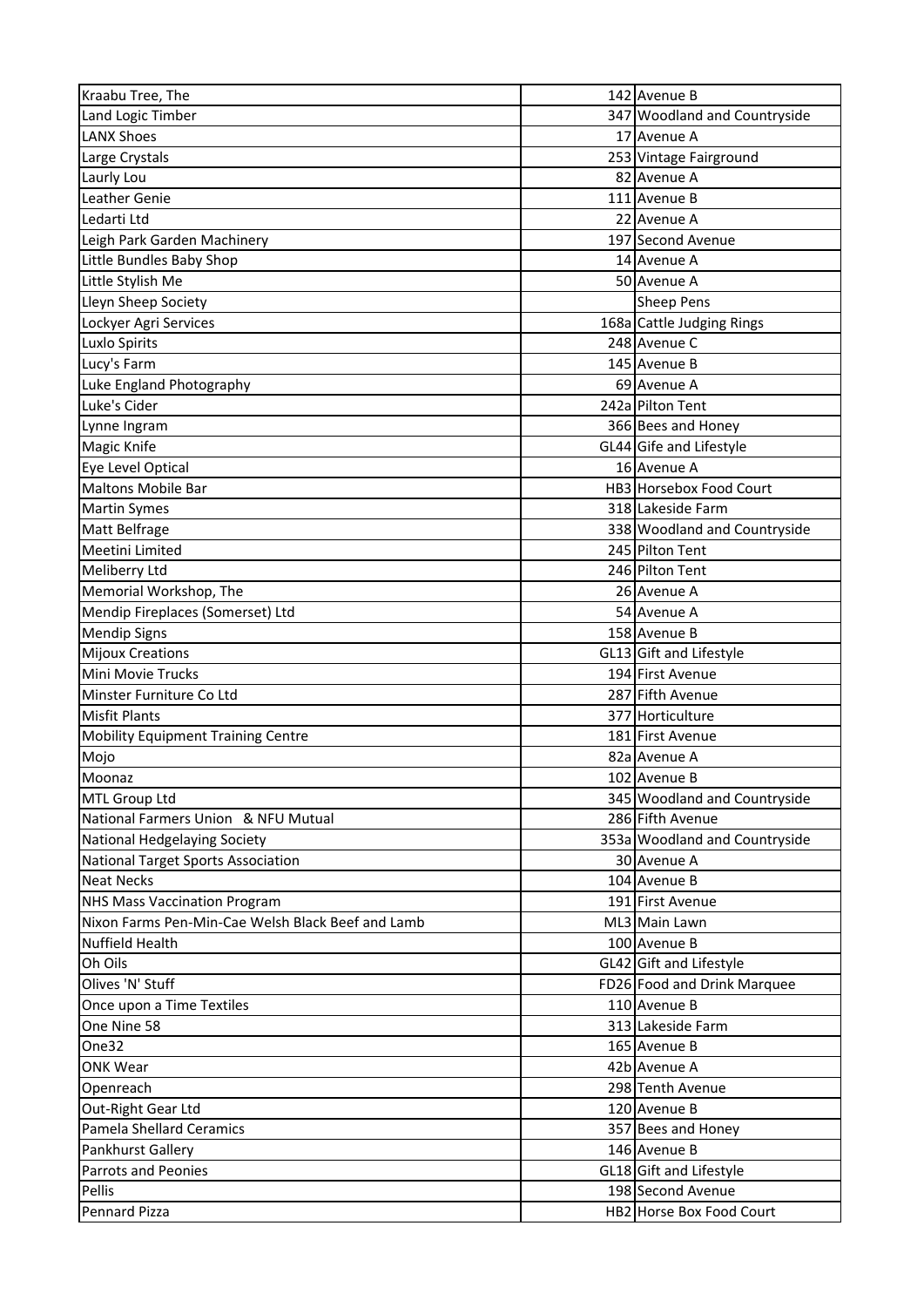| Persaz Outdoors                                      | 90 Avenue A                  |
|------------------------------------------------------|------------------------------|
| Pinnacle Agri                                        | 114 Avenue B                 |
| Plantlife                                            | 202 Second Avenue            |
| <b>Pococks Roses</b>                                 | 376 Horticulture             |
| Pop's Thai Kitchen                                   | 236 Pilton Tent              |
| <b>Powerbond Adhesive</b>                            | 129 Avenue B                 |
| Pressure Washers SW Ltd                              | 166 Avenue B                 |
| <b>Pretty Little Props</b>                           | GL51 Gift and Lifestyle      |
| Pro Alloys                                           | 291 Avenue C                 |
| Proclamation                                         | 214 Second Avenue            |
| Samosa and Sauce LTD                                 | FD23 Food and Drink Marquee  |
| Purbeck Ice Cream                                    | 149 Avenue B                 |
| <b>Pygmalion and Funck</b>                           | 121 Avenue B                 |
| <b>QCR Recycling Equipment</b>                       | 157 Avenue B                 |
| <b>RAC</b>                                           | 183 First Avenue             |
| <b>Raggy Roux</b>                                    | 366a Bees and Honey          |
| <b>Rainbow Nation Clothing</b>                       | 11 Avenue A                  |
| <b>Renapur Ltd</b>                                   | 182 First Avenue             |
| Resilience Voyage Ltd                                | 292 Fifth Avenue             |
| Revitafoam                                           | 40 Avenue A                  |
| <b>Riverford Organic Farmers</b>                     | 136 Avenue B                 |
| <b>Robert Gibbins</b>                                | 339 Woodland and Countryside |
|                                                      | 272 Fourth Avenue            |
| Rods Handmade Fudge                                  |                              |
| Rosie's Gypsy Bar                                    | 356 Vintage Vehicles         |
| Royal Society For The Protection of Birds (R.S.P.B.) | 340 Woodland and Countryside |
| <b>Rural Payments Agency</b>                         | 167 Cattle Judging Rings     |
| <b>Rustic Log Creations</b>                          | 40a Avenue A                 |
| RW Knight and Son - Knight Stoves                    | 186 First Avenue             |
| Sai Handicraft                                       | 282 Fourth Avenue            |
| Salcombe Dairy UK Ltd                                | ML11 Main Lawn               |
| Salcombe Dairy UK Ltd                                | 234 Pilton Tent              |
| Sam Smith the Blacksmith                             | 349 Woodland and Countryside |
| Samco System                                         | 302 Tenth Avenue             |
| Sandbanks Style Ltd                                  | 98 Avenue B                  |
| <b>SBKA Asian Hornet Team</b>                        | 362 Bees and Honey           |
| Trudy's Boutique                                     | 77 Avenue A                  |
| The Nova Whisk                                       | 46 Avenue A                  |
| <b>Exclusive Retail Ltd</b>                          | 84 Avenue A                  |
| Ion Power Magnets                                    | 9 Avenue A                   |
| <b>LCC Show and TV Promotions</b>                    | 53 Avenue A                  |
| Visualeyes                                           | 85 Avenue A                  |
| Oakdale Beds                                         | 86 Avenue A                  |
| <b>Eurotherapy LTD</b>                               | 45 Avenue A                  |
| <b>Premium Tubs</b>                                  | 74 Avenue A                  |
| <b>Exclusive Retail</b>                              | 196 First Avenue             |
| Muslflo Presented by Opatra                          | 184 First Avenue             |
| Opatra                                               | 25 Avenue A                  |
| Scarflace by Primrose C                              | 189 First Avenue             |
| <b>Searles Catering</b>                              | 225 Pilton Tent              |
| Secret World Wildlife Rescue                         | 107 Avenue B                 |
| Shawbury Wine                                        | 140 Avenue B                 |
| ShowPonyPrep                                         | 73 Avenue A                  |
| Sian's Emporium                                      | GL32 Gift and Lifestyle      |
| Signore Twister                                      | 244 Pilton Tent              |
| Silverzone Collection                                | 91 Avenue A                  |
|                                                      |                              |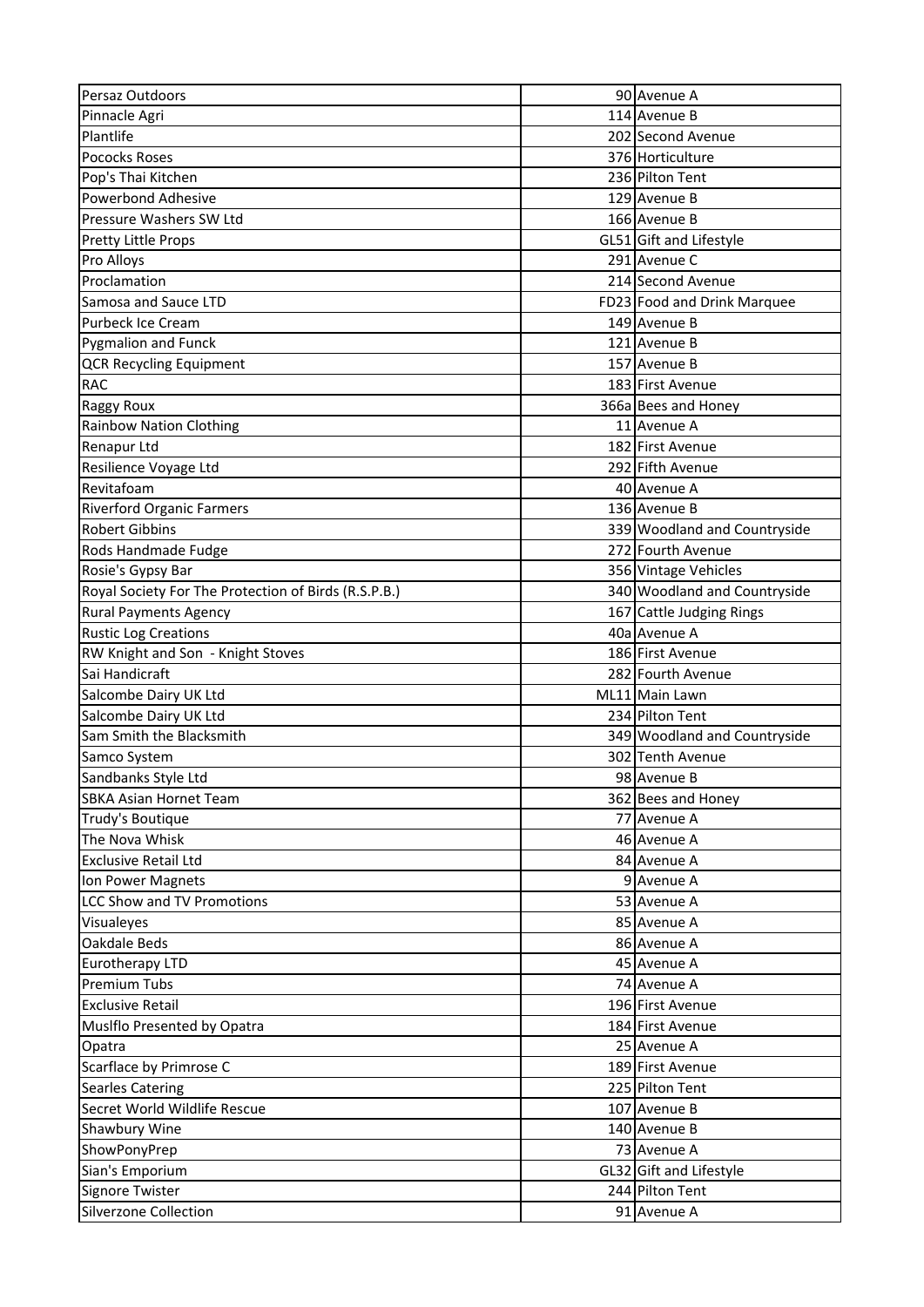| <b>Sir Francis</b>                                  | 126 Avenue B                |
|-----------------------------------------------------|-----------------------------|
| <b>Skinners Pet Foods</b>                           | 367 Pawsability             |
| Slush Mania                                         | 254 Vintage Fairground      |
| <b>Smart Toys and Games</b>                         | GL41 Gift and Lifestyle     |
| Softub UK                                           | 132 Avenue B                |
| Solid Cologne UK                                    | GL45 Gift and Lifestyle     |
| Soline                                              | GL16 Gift and Lifestyle     |
| Somerset Beekeepers' Association                    | 364 Bees and Honey          |
| Somerset Charcuterie                                | FD13 Food and Drink Marquee |
| <b>Somerset County Council</b>                      | 299 Tenth Avenue            |
| Somerset County Council - Duke of Edinburgh's Award | 176 First Avenue            |
| Somerset County Federation of Womens Institutes     | Floral Art/WI               |
| Somerset Federation of Young Farmers Clubs          | 289 Fifth Avenue            |
| <b>Somerset Registration Service</b>                | GL27 Gift and Lifestyle     |
| Somerset Spirit                                     | 154 Main Ring               |
| Sophie Edmunds Photography                          | 92 Avenue A                 |
| <b>SOZO SILVER LTD</b>                              | 41a Avenue A                |
| Sparrow and Plumb LTD                               | GL5 Gift and Lifestyle      |
| Spillers of Chard Ltd                               | 57 Avenue A                 |
| Hartington Financial Consultancy Ltd                | 62 Avenue A                 |
| <b>Steve Hall Artist</b>                            | GL38 Gift and Lifestyle     |
| <b>Street Dogs</b>                                  | 229 Pilton Tent             |
| Subaru (UK) Ltd                                     | 290 Fifth Avenue            |
| <b>Sugar Rush</b>                                   | ML14 Main Lawn              |
| Supreme Sausages Ltd                                | 237 Pilton Tent             |
| Surf n Fries                                        | FF4 Farmers Food Court      |
| <b>Sweets and Treats</b>                            | 252 Vintage Fairground      |
| Thanks Ever So                                      | GL17 Gift and Lifestyle     |
| <b>Thatchers Cider Company</b>                      | 148 Sparkford Building      |
| The Bargain Outlet                                  | 201 Second Avenue           |
| The Cheddar Spirit Co. Ltd                          | 221 Pilton Tent             |
| The Clothing Exchange Limited                       | 138 Avenue B                |
| The Compton Candle Company                          | 80 Avenue A                 |
| The Crazy Golf Company                              | 306 Avenue B                |
| The Curry Man                                       | ML8 Main Lawn               |
| The Dogs Bar                                        | 134 Avenue B                |
| Food Trough, The                                    | 243 Pilton Tent             |
| The Homemade Brownie Company Ltd                    | 217 Pilton Tent             |
| The Jerk Yard                                       | 226 Pilton Tent             |
| The Kitchen @ 25                                    | FD30 Food and Drink Marquee |
| The Mad Hatter                                      | 42 Avenue A                 |
| Pasty Boys, The                                     | ML5 Main Lawn               |
| Rapid Shot                                          | 115 Avenue B                |
| The Print Rescuer                                   | GL23 Gift and Lifestyle     |
| The Royal British Legion                            | 271 Fourth Avenue           |
| The Therapy Store                                   | 177 First Avenue            |
| The Wicked Chilli Company                           | 180 First Avenue            |
| The Willow Wand                                     | 277 Fourth Avenue           |
| Thing's you'll love                                 | 19 Avenue A                 |
| Thunderflower Ltd                                   | FD19 Food and Drink Marquee |
| <b>Tibet Spirit</b>                                 | 258 Fourth Avenue           |
| <b>Tilian Kids and Gifts</b>                        | 129 Avenue B                |
| Tim Dunning (Conservation)                          | 331 Dulverton Pavilion      |
| Tom's Trunks Ltd                                    | 123 Avenue B                |
| Town and Country Hot Tubs Ltd                       | 20 Avenue A                 |
|                                                     |                             |